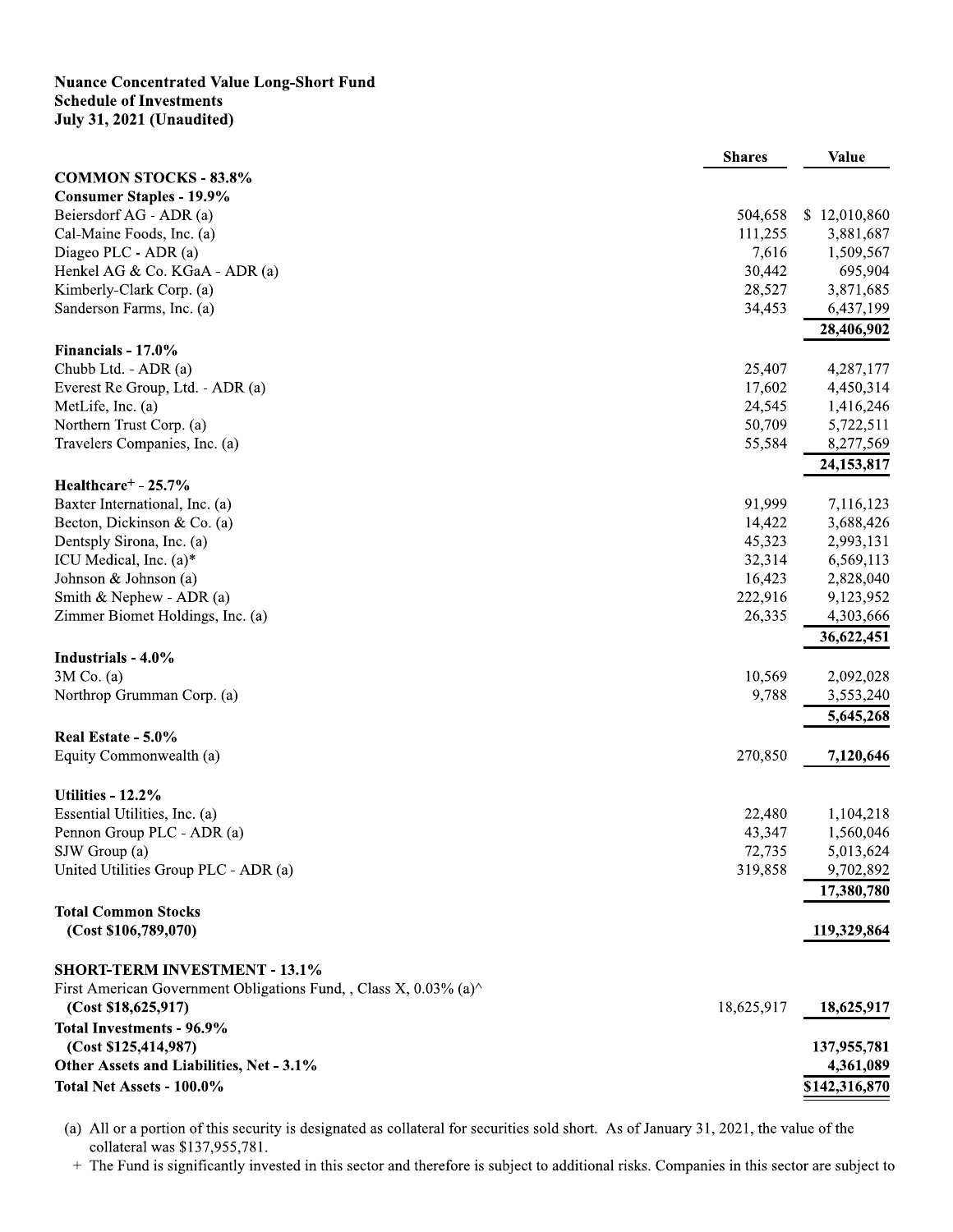litigation, intellectual property issues, competition, government regulation, product approval or rejection, and product obsolescence.

Non-income producing security.

 $\land$  The rate shown is the annualized seven day effective yield as of July 31, 2021.

**ADR** 

- American Depositary Receipt

## **Summary of Fair Value Exposure**

The Fund has adopted authoritative fair value accounting standards which establish an authoritative definition of fair value and set out a hierarchy for measuring fair value. These standards require additional disclosures about the various inputs and valuation techniques used to develop the measurements of fair value, a discussion in changes in valuation techniques and related inputs during the period and expanded disclosure of valuation levels for major security types. These inputs are summarized in the three broad levels listed below:

Level 1 - Unadjusted quoted prices in active markets for identical assets or liablities that the Fund has the ability to access.

Level 2 - Observable inputs other than quoted prices included in Level 1 that are observable for the asset or liability, either directly or indirectly. These inputs may include quoted prices for the identical instrument on an inactive market, prices for similar instruments, interest rates, prepayment speeds, credit risk, yield curves, default rates and similar data.

Level 3 - Unobservable inputs for the asset or liability, to the extent relevant observable inputs are not available, representing the Fund's own assumptions about the assumptions a market participant would use in valuing the asset or liability, and would be based on the best information available.

As of July 31, 2021, the Fund's investments in securities were classified as follows:

|                                    | Level I       | Level 2 |                                 | Level 3                  | Total         |
|------------------------------------|---------------|---------|---------------------------------|--------------------------|---------------|
| <b>Common Stocks</b>               | \$119,329,864 |         | $\hspace{0.1mm}-\hspace{0.1mm}$ | $\overline{\phantom{0}}$ | \$119,329,864 |
| Short-Term Investment              | 18,625,917    |         |                                 |                          | 18,625,917    |
| <b>Total Investments</b>           | \$137,955,781 |         | $-$                             | $\overline{\phantom{0}}$ | \$137,955,781 |
| Securities Sold Short              |               |         |                                 |                          |               |
| <b>Common Stocks</b>               | \$140,419,115 |         | $- S$                           | $\overline{\phantom{0}}$ | \$140,419,115 |
| <b>Total Securities Sold Short</b> | \$140,419,115 |         | $\overline{\phantom{m}}$        | $\overline{\phantom{0}}$ | \$140,419,115 |
|                                    |               |         |                                 |                          |               |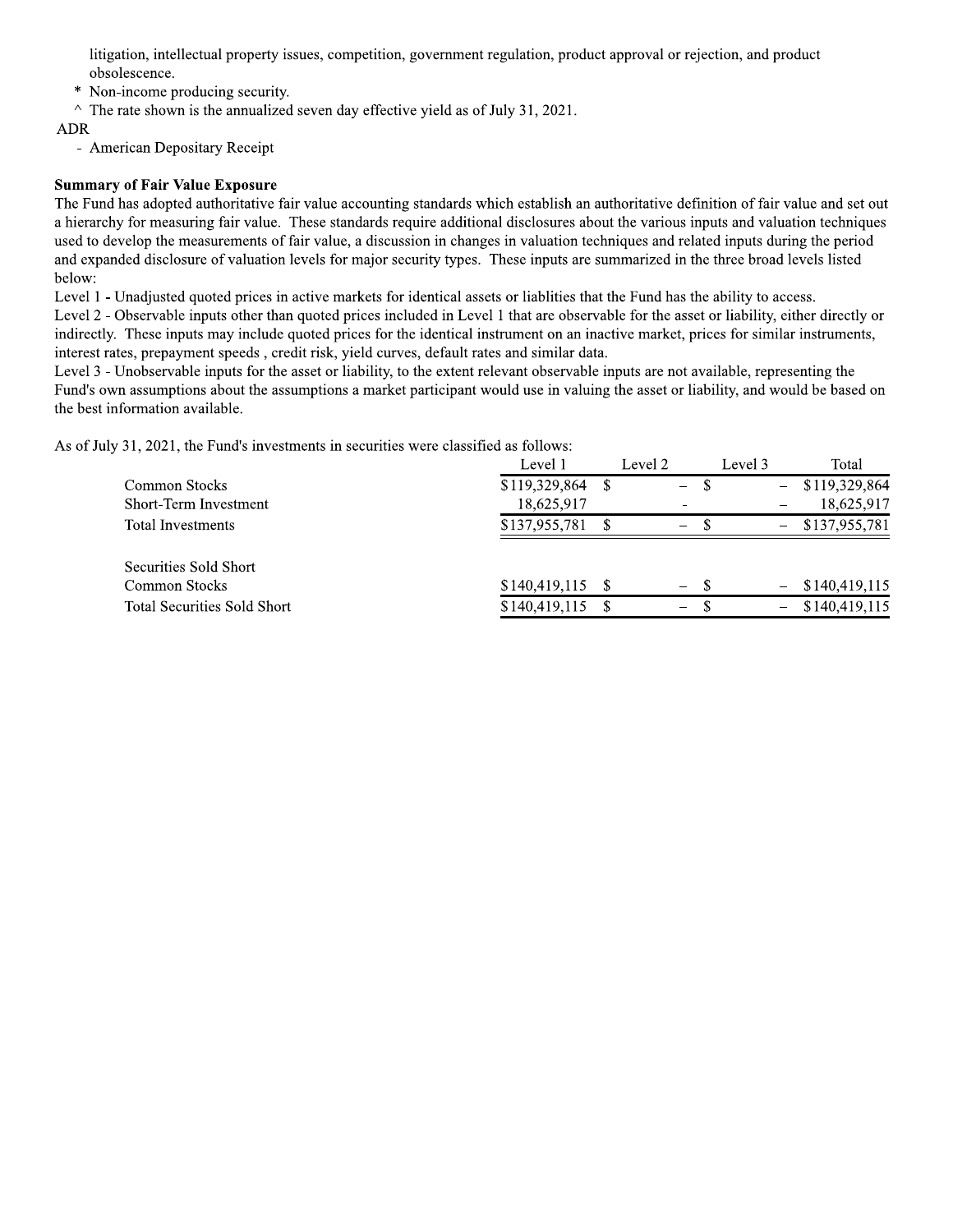## **Nuance Concentrated Value Long-Short Fund<br>Schedule of Securities Sold Short<br>July 31, 2021 (Unaudited)**

| <b>COMMON STOCKS - 98.7%</b><br><b>Communication Services - 2.0%</b><br>Charter Communications, Inc. - Class A *<br>3,740<br>\$2,782,747<br><b>Consumer Discretionary - 21.6%</b><br>AutoZone, Inc. *<br>713<br>1,157,605<br>Cintas Corp.<br>6,865<br>2,706,046<br>51,108<br>4,877,236<br>D.R. Horton, Inc.<br>16,915<br>5,551,334<br>Home Depot, Inc.<br>Lennar Corp. - Class A<br>53,545<br>5,630,257<br>Lowe's Companies, Inc.<br>5,558<br>1,070,971<br>McDonald's Corp.<br>9,104<br>2,209,632<br>O'Reilly Automotive, Inc. *<br>4,423<br>2,670,784<br>Ross Stores, Inc.<br>20,505<br>2,515,759<br>Yum Brands, Inc.<br>18,034<br>2,369,487<br>30,759,111<br><b>Consumer Staples - 4.0%</b><br>6,697<br>Costco Wholesale Corp.<br>2,877,835<br>Dollar General Corp.<br>12,381<br>2,880,316<br>5,758,151<br>Energy $-3.5%$<br>Canadian Natural Resources Ltd.<br>67,428<br>2,226,473<br>9,021<br>918,428<br>Chevron Corp.<br>Enbridge, Inc.<br>24,771<br>974,739<br>13,255<br>887,687<br>Valero Energy Corp.<br>5,007,327<br>Financials - 7.1%<br>8,013<br>Allstate Corp.<br>1,042,091<br>Bank of America Corp.<br>62,755<br>2,407,282<br>25,819<br>Fifth Third Bancorp<br>936,971<br>2,298,101<br>JPMorgan Chase & Co.<br>15,141<br>Marsh & McLennan Companies, Inc.<br>17,633<br>2,595,930<br>4,874<br>889,066<br>PNC Financial Services Group, Inc.<br>10,169,441<br>Healthcare - 3.9%<br>HCA Healthcare, Inc.<br>22,078<br>5,479,759<br>Industrials - 34.5%<br>Carrier Global Corp.<br>24,988<br>1,380,587<br>12,129<br>2,507,671<br>Caterpillar, Inc.<br>78,453<br>2,535,601<br>CSX Corp.<br>20,223<br>4,693,758<br>Cummins, Inc.<br>15,323<br>Deere & Co.<br>5,540,644<br>16,281<br>Eaton Corporation PLC<br>2,573,212<br>Emerson Electric Co.<br>26,708<br>2,694,570<br>7,616<br>Ferguson PLC<br>1,066,621<br>23,609<br>Illinois Tool Works, Inc.<br>5,351,452<br>9,445<br>2,435,204<br>Norfolk Southern Corp.<br>Parker-Hannifin Corp.<br>7,845<br>2,447,875<br>11,003<br>Republic Services, Inc.<br>1,302,315<br>12,074<br>2,379,182<br>Stanley Black & Decker, Inc.<br>28,382<br>5,778,859<br>Trane Technologies<br>Union Pacific Corp.<br>24,414<br>5,340,807 | <b>Shares</b> | <b>Value</b> |
|---------------------------------------------------------------------------------------------------------------------------------------------------------------------------------------------------------------------------------------------------------------------------------------------------------------------------------------------------------------------------------------------------------------------------------------------------------------------------------------------------------------------------------------------------------------------------------------------------------------------------------------------------------------------------------------------------------------------------------------------------------------------------------------------------------------------------------------------------------------------------------------------------------------------------------------------------------------------------------------------------------------------------------------------------------------------------------------------------------------------------------------------------------------------------------------------------------------------------------------------------------------------------------------------------------------------------------------------------------------------------------------------------------------------------------------------------------------------------------------------------------------------------------------------------------------------------------------------------------------------------------------------------------------------------------------------------------------------------------------------------------------------------------------------------------------------------------------------------------------------------------------------------------------------------------------------------------------------------------------------------------------------------------------------------------------------------------------------------------------------------------------------------------------------------|---------------|--------------|
|                                                                                                                                                                                                                                                                                                                                                                                                                                                                                                                                                                                                                                                                                                                                                                                                                                                                                                                                                                                                                                                                                                                                                                                                                                                                                                                                                                                                                                                                                                                                                                                                                                                                                                                                                                                                                                                                                                                                                                                                                                                                                                                                                                           |               |              |
|                                                                                                                                                                                                                                                                                                                                                                                                                                                                                                                                                                                                                                                                                                                                                                                                                                                                                                                                                                                                                                                                                                                                                                                                                                                                                                                                                                                                                                                                                                                                                                                                                                                                                                                                                                                                                                                                                                                                                                                                                                                                                                                                                                           |               |              |
|                                                                                                                                                                                                                                                                                                                                                                                                                                                                                                                                                                                                                                                                                                                                                                                                                                                                                                                                                                                                                                                                                                                                                                                                                                                                                                                                                                                                                                                                                                                                                                                                                                                                                                                                                                                                                                                                                                                                                                                                                                                                                                                                                                           |               |              |
|                                                                                                                                                                                                                                                                                                                                                                                                                                                                                                                                                                                                                                                                                                                                                                                                                                                                                                                                                                                                                                                                                                                                                                                                                                                                                                                                                                                                                                                                                                                                                                                                                                                                                                                                                                                                                                                                                                                                                                                                                                                                                                                                                                           |               |              |
|                                                                                                                                                                                                                                                                                                                                                                                                                                                                                                                                                                                                                                                                                                                                                                                                                                                                                                                                                                                                                                                                                                                                                                                                                                                                                                                                                                                                                                                                                                                                                                                                                                                                                                                                                                                                                                                                                                                                                                                                                                                                                                                                                                           |               |              |
|                                                                                                                                                                                                                                                                                                                                                                                                                                                                                                                                                                                                                                                                                                                                                                                                                                                                                                                                                                                                                                                                                                                                                                                                                                                                                                                                                                                                                                                                                                                                                                                                                                                                                                                                                                                                                                                                                                                                                                                                                                                                                                                                                                           |               |              |
|                                                                                                                                                                                                                                                                                                                                                                                                                                                                                                                                                                                                                                                                                                                                                                                                                                                                                                                                                                                                                                                                                                                                                                                                                                                                                                                                                                                                                                                                                                                                                                                                                                                                                                                                                                                                                                                                                                                                                                                                                                                                                                                                                                           |               |              |
|                                                                                                                                                                                                                                                                                                                                                                                                                                                                                                                                                                                                                                                                                                                                                                                                                                                                                                                                                                                                                                                                                                                                                                                                                                                                                                                                                                                                                                                                                                                                                                                                                                                                                                                                                                                                                                                                                                                                                                                                                                                                                                                                                                           |               |              |
|                                                                                                                                                                                                                                                                                                                                                                                                                                                                                                                                                                                                                                                                                                                                                                                                                                                                                                                                                                                                                                                                                                                                                                                                                                                                                                                                                                                                                                                                                                                                                                                                                                                                                                                                                                                                                                                                                                                                                                                                                                                                                                                                                                           |               |              |
|                                                                                                                                                                                                                                                                                                                                                                                                                                                                                                                                                                                                                                                                                                                                                                                                                                                                                                                                                                                                                                                                                                                                                                                                                                                                                                                                                                                                                                                                                                                                                                                                                                                                                                                                                                                                                                                                                                                                                                                                                                                                                                                                                                           |               |              |
|                                                                                                                                                                                                                                                                                                                                                                                                                                                                                                                                                                                                                                                                                                                                                                                                                                                                                                                                                                                                                                                                                                                                                                                                                                                                                                                                                                                                                                                                                                                                                                                                                                                                                                                                                                                                                                                                                                                                                                                                                                                                                                                                                                           |               |              |
|                                                                                                                                                                                                                                                                                                                                                                                                                                                                                                                                                                                                                                                                                                                                                                                                                                                                                                                                                                                                                                                                                                                                                                                                                                                                                                                                                                                                                                                                                                                                                                                                                                                                                                                                                                                                                                                                                                                                                                                                                                                                                                                                                                           |               |              |
|                                                                                                                                                                                                                                                                                                                                                                                                                                                                                                                                                                                                                                                                                                                                                                                                                                                                                                                                                                                                                                                                                                                                                                                                                                                                                                                                                                                                                                                                                                                                                                                                                                                                                                                                                                                                                                                                                                                                                                                                                                                                                                                                                                           |               |              |
|                                                                                                                                                                                                                                                                                                                                                                                                                                                                                                                                                                                                                                                                                                                                                                                                                                                                                                                                                                                                                                                                                                                                                                                                                                                                                                                                                                                                                                                                                                                                                                                                                                                                                                                                                                                                                                                                                                                                                                                                                                                                                                                                                                           |               |              |
|                                                                                                                                                                                                                                                                                                                                                                                                                                                                                                                                                                                                                                                                                                                                                                                                                                                                                                                                                                                                                                                                                                                                                                                                                                                                                                                                                                                                                                                                                                                                                                                                                                                                                                                                                                                                                                                                                                                                                                                                                                                                                                                                                                           |               |              |
|                                                                                                                                                                                                                                                                                                                                                                                                                                                                                                                                                                                                                                                                                                                                                                                                                                                                                                                                                                                                                                                                                                                                                                                                                                                                                                                                                                                                                                                                                                                                                                                                                                                                                                                                                                                                                                                                                                                                                                                                                                                                                                                                                                           |               |              |
|                                                                                                                                                                                                                                                                                                                                                                                                                                                                                                                                                                                                                                                                                                                                                                                                                                                                                                                                                                                                                                                                                                                                                                                                                                                                                                                                                                                                                                                                                                                                                                                                                                                                                                                                                                                                                                                                                                                                                                                                                                                                                                                                                                           |               |              |
|                                                                                                                                                                                                                                                                                                                                                                                                                                                                                                                                                                                                                                                                                                                                                                                                                                                                                                                                                                                                                                                                                                                                                                                                                                                                                                                                                                                                                                                                                                                                                                                                                                                                                                                                                                                                                                                                                                                                                                                                                                                                                                                                                                           |               |              |
|                                                                                                                                                                                                                                                                                                                                                                                                                                                                                                                                                                                                                                                                                                                                                                                                                                                                                                                                                                                                                                                                                                                                                                                                                                                                                                                                                                                                                                                                                                                                                                                                                                                                                                                                                                                                                                                                                                                                                                                                                                                                                                                                                                           |               |              |
|                                                                                                                                                                                                                                                                                                                                                                                                                                                                                                                                                                                                                                                                                                                                                                                                                                                                                                                                                                                                                                                                                                                                                                                                                                                                                                                                                                                                                                                                                                                                                                                                                                                                                                                                                                                                                                                                                                                                                                                                                                                                                                                                                                           |               |              |
|                                                                                                                                                                                                                                                                                                                                                                                                                                                                                                                                                                                                                                                                                                                                                                                                                                                                                                                                                                                                                                                                                                                                                                                                                                                                                                                                                                                                                                                                                                                                                                                                                                                                                                                                                                                                                                                                                                                                                                                                                                                                                                                                                                           |               |              |
|                                                                                                                                                                                                                                                                                                                                                                                                                                                                                                                                                                                                                                                                                                                                                                                                                                                                                                                                                                                                                                                                                                                                                                                                                                                                                                                                                                                                                                                                                                                                                                                                                                                                                                                                                                                                                                                                                                                                                                                                                                                                                                                                                                           |               |              |
|                                                                                                                                                                                                                                                                                                                                                                                                                                                                                                                                                                                                                                                                                                                                                                                                                                                                                                                                                                                                                                                                                                                                                                                                                                                                                                                                                                                                                                                                                                                                                                                                                                                                                                                                                                                                                                                                                                                                                                                                                                                                                                                                                                           |               |              |
|                                                                                                                                                                                                                                                                                                                                                                                                                                                                                                                                                                                                                                                                                                                                                                                                                                                                                                                                                                                                                                                                                                                                                                                                                                                                                                                                                                                                                                                                                                                                                                                                                                                                                                                                                                                                                                                                                                                                                                                                                                                                                                                                                                           |               |              |
|                                                                                                                                                                                                                                                                                                                                                                                                                                                                                                                                                                                                                                                                                                                                                                                                                                                                                                                                                                                                                                                                                                                                                                                                                                                                                                                                                                                                                                                                                                                                                                                                                                                                                                                                                                                                                                                                                                                                                                                                                                                                                                                                                                           |               |              |
|                                                                                                                                                                                                                                                                                                                                                                                                                                                                                                                                                                                                                                                                                                                                                                                                                                                                                                                                                                                                                                                                                                                                                                                                                                                                                                                                                                                                                                                                                                                                                                                                                                                                                                                                                                                                                                                                                                                                                                                                                                                                                                                                                                           |               |              |
|                                                                                                                                                                                                                                                                                                                                                                                                                                                                                                                                                                                                                                                                                                                                                                                                                                                                                                                                                                                                                                                                                                                                                                                                                                                                                                                                                                                                                                                                                                                                                                                                                                                                                                                                                                                                                                                                                                                                                                                                                                                                                                                                                                           |               |              |
|                                                                                                                                                                                                                                                                                                                                                                                                                                                                                                                                                                                                                                                                                                                                                                                                                                                                                                                                                                                                                                                                                                                                                                                                                                                                                                                                                                                                                                                                                                                                                                                                                                                                                                                                                                                                                                                                                                                                                                                                                                                                                                                                                                           |               |              |
|                                                                                                                                                                                                                                                                                                                                                                                                                                                                                                                                                                                                                                                                                                                                                                                                                                                                                                                                                                                                                                                                                                                                                                                                                                                                                                                                                                                                                                                                                                                                                                                                                                                                                                                                                                                                                                                                                                                                                                                                                                                                                                                                                                           |               |              |
|                                                                                                                                                                                                                                                                                                                                                                                                                                                                                                                                                                                                                                                                                                                                                                                                                                                                                                                                                                                                                                                                                                                                                                                                                                                                                                                                                                                                                                                                                                                                                                                                                                                                                                                                                                                                                                                                                                                                                                                                                                                                                                                                                                           |               |              |
|                                                                                                                                                                                                                                                                                                                                                                                                                                                                                                                                                                                                                                                                                                                                                                                                                                                                                                                                                                                                                                                                                                                                                                                                                                                                                                                                                                                                                                                                                                                                                                                                                                                                                                                                                                                                                                                                                                                                                                                                                                                                                                                                                                           |               |              |
|                                                                                                                                                                                                                                                                                                                                                                                                                                                                                                                                                                                                                                                                                                                                                                                                                                                                                                                                                                                                                                                                                                                                                                                                                                                                                                                                                                                                                                                                                                                                                                                                                                                                                                                                                                                                                                                                                                                                                                                                                                                                                                                                                                           |               |              |
|                                                                                                                                                                                                                                                                                                                                                                                                                                                                                                                                                                                                                                                                                                                                                                                                                                                                                                                                                                                                                                                                                                                                                                                                                                                                                                                                                                                                                                                                                                                                                                                                                                                                                                                                                                                                                                                                                                                                                                                                                                                                                                                                                                           |               |              |
|                                                                                                                                                                                                                                                                                                                                                                                                                                                                                                                                                                                                                                                                                                                                                                                                                                                                                                                                                                                                                                                                                                                                                                                                                                                                                                                                                                                                                                                                                                                                                                                                                                                                                                                                                                                                                                                                                                                                                                                                                                                                                                                                                                           |               |              |
|                                                                                                                                                                                                                                                                                                                                                                                                                                                                                                                                                                                                                                                                                                                                                                                                                                                                                                                                                                                                                                                                                                                                                                                                                                                                                                                                                                                                                                                                                                                                                                                                                                                                                                                                                                                                                                                                                                                                                                                                                                                                                                                                                                           |               |              |
|                                                                                                                                                                                                                                                                                                                                                                                                                                                                                                                                                                                                                                                                                                                                                                                                                                                                                                                                                                                                                                                                                                                                                                                                                                                                                                                                                                                                                                                                                                                                                                                                                                                                                                                                                                                                                                                                                                                                                                                                                                                                                                                                                                           |               |              |
|                                                                                                                                                                                                                                                                                                                                                                                                                                                                                                                                                                                                                                                                                                                                                                                                                                                                                                                                                                                                                                                                                                                                                                                                                                                                                                                                                                                                                                                                                                                                                                                                                                                                                                                                                                                                                                                                                                                                                                                                                                                                                                                                                                           |               |              |
|                                                                                                                                                                                                                                                                                                                                                                                                                                                                                                                                                                                                                                                                                                                                                                                                                                                                                                                                                                                                                                                                                                                                                                                                                                                                                                                                                                                                                                                                                                                                                                                                                                                                                                                                                                                                                                                                                                                                                                                                                                                                                                                                                                           |               |              |
|                                                                                                                                                                                                                                                                                                                                                                                                                                                                                                                                                                                                                                                                                                                                                                                                                                                                                                                                                                                                                                                                                                                                                                                                                                                                                                                                                                                                                                                                                                                                                                                                                                                                                                                                                                                                                                                                                                                                                                                                                                                                                                                                                                           |               |              |
|                                                                                                                                                                                                                                                                                                                                                                                                                                                                                                                                                                                                                                                                                                                                                                                                                                                                                                                                                                                                                                                                                                                                                                                                                                                                                                                                                                                                                                                                                                                                                                                                                                                                                                                                                                                                                                                                                                                                                                                                                                                                                                                                                                           |               |              |
|                                                                                                                                                                                                                                                                                                                                                                                                                                                                                                                                                                                                                                                                                                                                                                                                                                                                                                                                                                                                                                                                                                                                                                                                                                                                                                                                                                                                                                                                                                                                                                                                                                                                                                                                                                                                                                                                                                                                                                                                                                                                                                                                                                           |               |              |
|                                                                                                                                                                                                                                                                                                                                                                                                                                                                                                                                                                                                                                                                                                                                                                                                                                                                                                                                                                                                                                                                                                                                                                                                                                                                                                                                                                                                                                                                                                                                                                                                                                                                                                                                                                                                                                                                                                                                                                                                                                                                                                                                                                           |               |              |
|                                                                                                                                                                                                                                                                                                                                                                                                                                                                                                                                                                                                                                                                                                                                                                                                                                                                                                                                                                                                                                                                                                                                                                                                                                                                                                                                                                                                                                                                                                                                                                                                                                                                                                                                                                                                                                                                                                                                                                                                                                                                                                                                                                           |               |              |
|                                                                                                                                                                                                                                                                                                                                                                                                                                                                                                                                                                                                                                                                                                                                                                                                                                                                                                                                                                                                                                                                                                                                                                                                                                                                                                                                                                                                                                                                                                                                                                                                                                                                                                                                                                                                                                                                                                                                                                                                                                                                                                                                                                           |               |              |
|                                                                                                                                                                                                                                                                                                                                                                                                                                                                                                                                                                                                                                                                                                                                                                                                                                                                                                                                                                                                                                                                                                                                                                                                                                                                                                                                                                                                                                                                                                                                                                                                                                                                                                                                                                                                                                                                                                                                                                                                                                                                                                                                                                           |               |              |
|                                                                                                                                                                                                                                                                                                                                                                                                                                                                                                                                                                                                                                                                                                                                                                                                                                                                                                                                                                                                                                                                                                                                                                                                                                                                                                                                                                                                                                                                                                                                                                                                                                                                                                                                                                                                                                                                                                                                                                                                                                                                                                                                                                           |               |              |
|                                                                                                                                                                                                                                                                                                                                                                                                                                                                                                                                                                                                                                                                                                                                                                                                                                                                                                                                                                                                                                                                                                                                                                                                                                                                                                                                                                                                                                                                                                                                                                                                                                                                                                                                                                                                                                                                                                                                                                                                                                                                                                                                                                           |               |              |
|                                                                                                                                                                                                                                                                                                                                                                                                                                                                                                                                                                                                                                                                                                                                                                                                                                                                                                                                                                                                                                                                                                                                                                                                                                                                                                                                                                                                                                                                                                                                                                                                                                                                                                                                                                                                                                                                                                                                                                                                                                                                                                                                                                           |               |              |
|                                                                                                                                                                                                                                                                                                                                                                                                                                                                                                                                                                                                                                                                                                                                                                                                                                                                                                                                                                                                                                                                                                                                                                                                                                                                                                                                                                                                                                                                                                                                                                                                                                                                                                                                                                                                                                                                                                                                                                                                                                                                                                                                                                           |               |              |
|                                                                                                                                                                                                                                                                                                                                                                                                                                                                                                                                                                                                                                                                                                                                                                                                                                                                                                                                                                                                                                                                                                                                                                                                                                                                                                                                                                                                                                                                                                                                                                                                                                                                                                                                                                                                                                                                                                                                                                                                                                                                                                                                                                           |               |              |
|                                                                                                                                                                                                                                                                                                                                                                                                                                                                                                                                                                                                                                                                                                                                                                                                                                                                                                                                                                                                                                                                                                                                                                                                                                                                                                                                                                                                                                                                                                                                                                                                                                                                                                                                                                                                                                                                                                                                                                                                                                                                                                                                                                           |               |              |
|                                                                                                                                                                                                                                                                                                                                                                                                                                                                                                                                                                                                                                                                                                                                                                                                                                                                                                                                                                                                                                                                                                                                                                                                                                                                                                                                                                                                                                                                                                                                                                                                                                                                                                                                                                                                                                                                                                                                                                                                                                                                                                                                                                           |               |              |
|                                                                                                                                                                                                                                                                                                                                                                                                                                                                                                                                                                                                                                                                                                                                                                                                                                                                                                                                                                                                                                                                                                                                                                                                                                                                                                                                                                                                                                                                                                                                                                                                                                                                                                                                                                                                                                                                                                                                                                                                                                                                                                                                                                           |               |              |
|                                                                                                                                                                                                                                                                                                                                                                                                                                                                                                                                                                                                                                                                                                                                                                                                                                                                                                                                                                                                                                                                                                                                                                                                                                                                                                                                                                                                                                                                                                                                                                                                                                                                                                                                                                                                                                                                                                                                                                                                                                                                                                                                                                           |               |              |